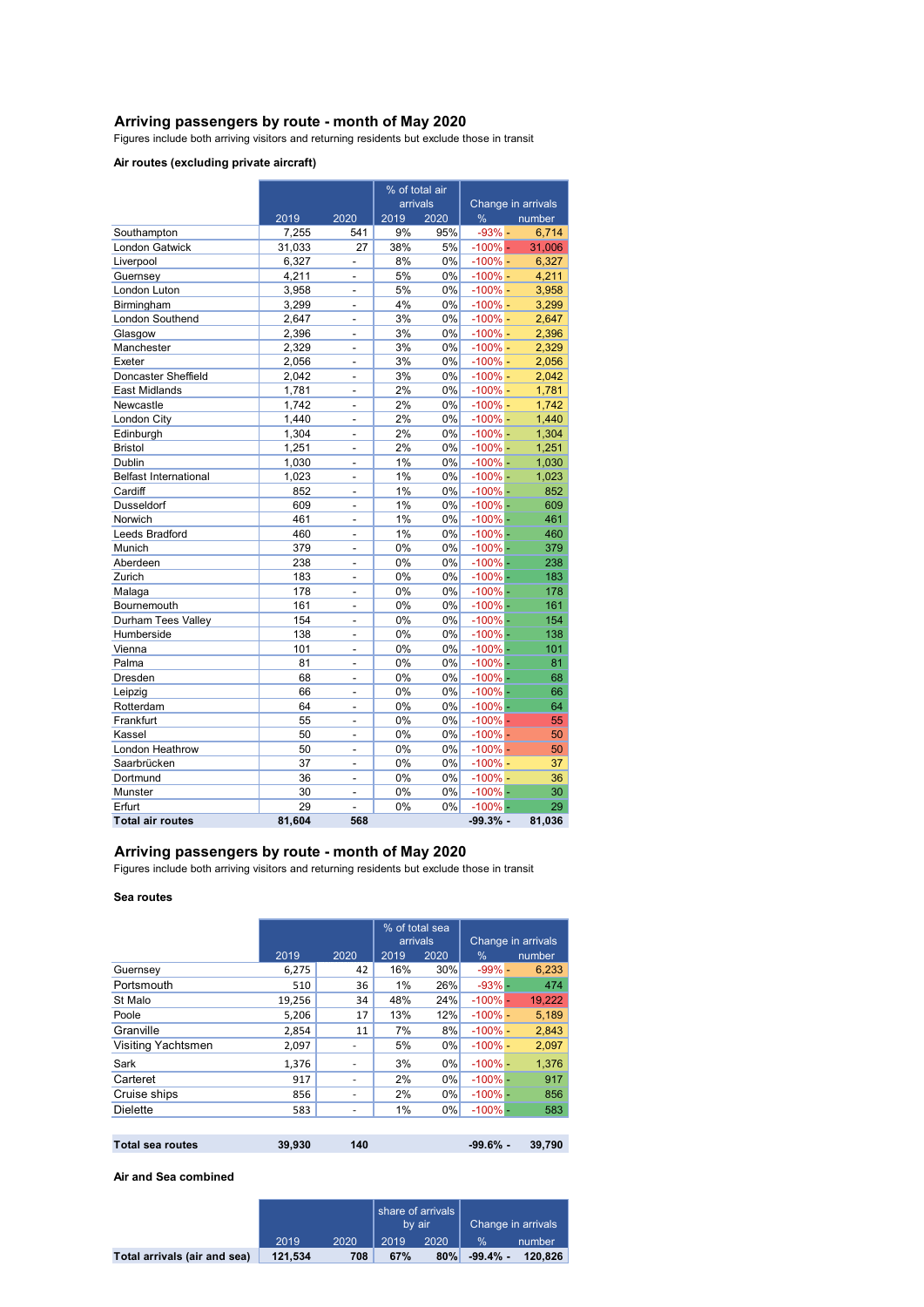# **Arriving passengers by route - Year-to-date 2020**

Figures include both arriving visitors and returning residents but exclude those in transit

# **Air routes (excluding private aircraft)**

|                              |                |                          | % of total air<br>arrivals |       | Change in arrivals |         |
|------------------------------|----------------|--------------------------|----------------------------|-------|--------------------|---------|
|                              | 2019           | 2020                     | 2019                       | 2020  | $\%$               | number  |
| London Gatwick               | 137,810        | 68,661                   | 44%                        | 53%   | $-50\%$ -          | 69,149  |
| Southampton                  | 31,478         | 12,726                   | 10%                        | 10%   | $-60% -$           | 18,752  |
| Liverpool                    | 29,460         | 11,741                   | 9%                         | 9%    | $-60% -$           | 17,719  |
| Guernsey                     | 18,663         | 8,813                    | 6%                         | 7%    | $-53% -$           | 9,850   |
| Manchester                   | 8,339          | 5,530                    | 3%                         | 4%    | $-34%$ -           | 2,809   |
| Birmingham                   | 12,493         | 4,065                    | 4%                         | 3%    | $-67%$ -           | 8,428   |
| Exeter                       | 8,798          | 3,009                    | 3%                         | 2%    | $-66% -$           | 5,789   |
| Edinburgh                    | 2,634          | 2,450                    | 1%                         | 2%    | $-7%$ -            | 184     |
| Glasgow                      | 8,487          | 2,301                    | 3%                         | 2%    | $-73%$ -           | 6,186   |
| London City                  | 6,419          | 2,035                    | 2%                         | 2%    | $-68%$ -           | 4,384   |
| <b>Bristol</b>               | 4,544          | 1,899                    | 1%                         | 1%    | $-58%$ -           | 2,645   |
| Madeira                      | 2,554          | 1,731                    | 1%                         | 1%    | $-32%$ -           | 823     |
| East Midlands                | 5,924          | 1,060                    | 2%                         | 1%    | $-82%$ -           | 4,864   |
| Cardiff                      | 2,960          | 815                      | 1%                         | $1\%$ | $-72%$ -           | 2,145   |
| Tenerife                     | 1,116          | 631                      | 0%                         | $0\%$ | $-43%$ -           | 485     |
| Geneva                       | 882            | 459                      | 0%                         | $0\%$ | $-48%$ -           | 423     |
| London Luton                 | 7.758          | 328                      | 2%                         | $0\%$ | $-96%$             | 7,430   |
| Paris                        | $\overline{a}$ | 148                      | 0%                         | $0\%$ |                    | 148     |
| Newcastle                    | 3,531          | 66                       | 1%                         | $0\%$ | $-98%$ -           | 3,465   |
| Grenoble                     | 206            | 65                       | 0%                         | $0\%$ | $-68%$             | 141     |
| Rennes                       |                | 33                       | 0%                         | $0\%$ |                    | 33      |
| London Heathrow              | 50             | 25                       | 0%                         | $0\%$ | $-50%$ -           | 25      |
| Warsaw                       |                | 11                       | 0%                         | 0%    |                    | 11      |
| London Southend              | 5,328          |                          | 2%                         | $0\%$ | $-100%$ –          | 5,328   |
| Doncaster Sheffield          | 4,804          |                          | 2%                         | $0\%$ | $-100%$ –          | 4,804   |
| <b>Belfast International</b> | 2,228          | $\overline{a}$           | 1%                         | $0\%$ | $-100%$ –          | 2,228   |
| Dublin                       | 1,930          |                          | 1%                         | $0\%$ | $-100\%$ –         | 1,930   |
| Dusseldorf                   | 794            |                          | 0%                         | $0\%$ | $-100\%$ –         | 794     |
| Munich                       | 650            | $\overline{a}$           | 0%                         | $0\%$ | $-100%$            | 650     |
| Norwich                      | 488            | $\overline{\phantom{0}}$ | 0%                         | $0\%$ | $-100\%$ –         | 488     |
| Leeds Bradford               | 460            | $\overline{\phantom{0}}$ | 0%                         | $0\%$ | $-100\%$ –         | 460     |
| Aberdeen                     | 238            | $\overline{a}$           | 0%                         | $0\%$ | $-100%$            | 238     |
| Akureyri                     | 196            | $\overline{a}$           | 0%                         | 0%    | $-100%$            | 196     |
| Zurich                       | 183            | $\overline{a}$           | 0%                         | 0%    | $-100\%$           | 183     |
| Malaga                       | 178            |                          | 0%                         | 0%    | $-100%$ -          | 178     |
| Bournemouth                  | 175            | -                        | 0%                         | 0%    | $-100\%$           | 175     |
| Durham Tees Valley           | 154            |                          | $0\%$                      | $0\%$ | $-100%$            | 154     |
| Humberside                   | 138            | $\overline{\phantom{0}}$ | $0\%$                      | $0\%$ | $-100%$            | 138     |
| Rostock-Laage                | 122            | $\overline{\phantom{0}}$ | $0\%$                      | $0\%$ | $-100%$            | 122     |
| Friedrichshafen              | 104            | $\overline{\phantom{0}}$ | $0\%$                      | $0\%$ | $-100%$            | 104     |
| Vienna                       | 101            | $\overline{\phantom{0}}$ | $0\%$                      | 0%    | $-100%$            | 101     |
| Rotterdam                    | 91             |                          | $0\%$                      | 0%    | $-100%$            | 91      |
| Palma                        | 81             | -                        | 0%                         | 0%    | $-100%$            | 81      |
| Dresden                      | 68             | -                        | 0%                         | 0%    | $-100%$            | 68      |
| Leipzig                      | 66             | -                        | 0%                         | 0%    | $-100%$            | 66      |
| Newquay                      | 62             | -                        | 0%                         | 0%    | $-100%$            | 62      |
| Frankfurt                    | 55             | -                        | 0%                         | 0%    | $-100%$            | 55      |
| Alderney                     | 50             | $\overline{\phantom{0}}$ | 0%                         | 0%    | $-100\%$ -         | 50      |
| Kassel                       | 50             | -                        | 0%                         | $0\%$ | $-100\%$           | 50      |
| Stuttgart                    | 40             | $\overline{\phantom{0}}$ | 0%                         | 0%    | $-100%$            | 40      |
| Saarbrücken                  | 37             | $\overline{\phantom{0}}$ | 0%                         | 0%    | $-100%$            | 37      |
| Dortmund                     | 36             | $\overline{\phantom{0}}$ | 0%                         | 0%    | $-100%$            | 36      |
| Munster                      | 30             | -                        | $0\%$                      | $0\%$ | $-100%$            | 30      |
| Erfurt                       | 29             |                          | 0%                         | $0\%$ | $-100%$            | 29      |
| <b>Berlin Tegel</b>          | 50             |                          | 0%                         | $0\%$ | $-100%$            | 50      |
| <b>Total air routes</b>      | 313,122        | 128,602                  |                            |       | $-58.9%$ -         | 184,520 |